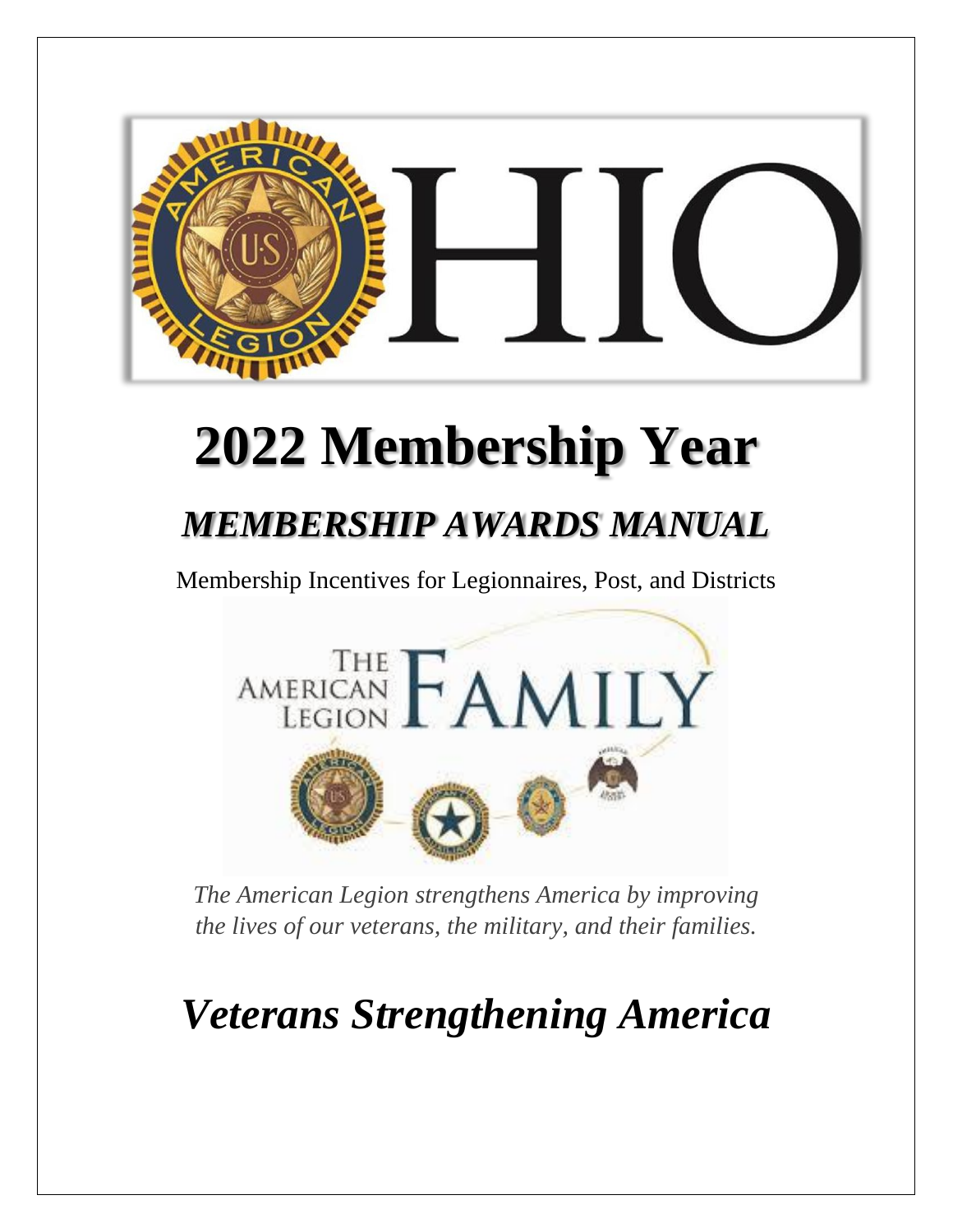## *Membership is the lifeline of the America Legion.*

## *Recruit. Retain. Renew.*

*"Growth is never by mere chance; it is the result of forces working together." – James Cash Penny*

*Communication is the #1 tool for effective engagement!*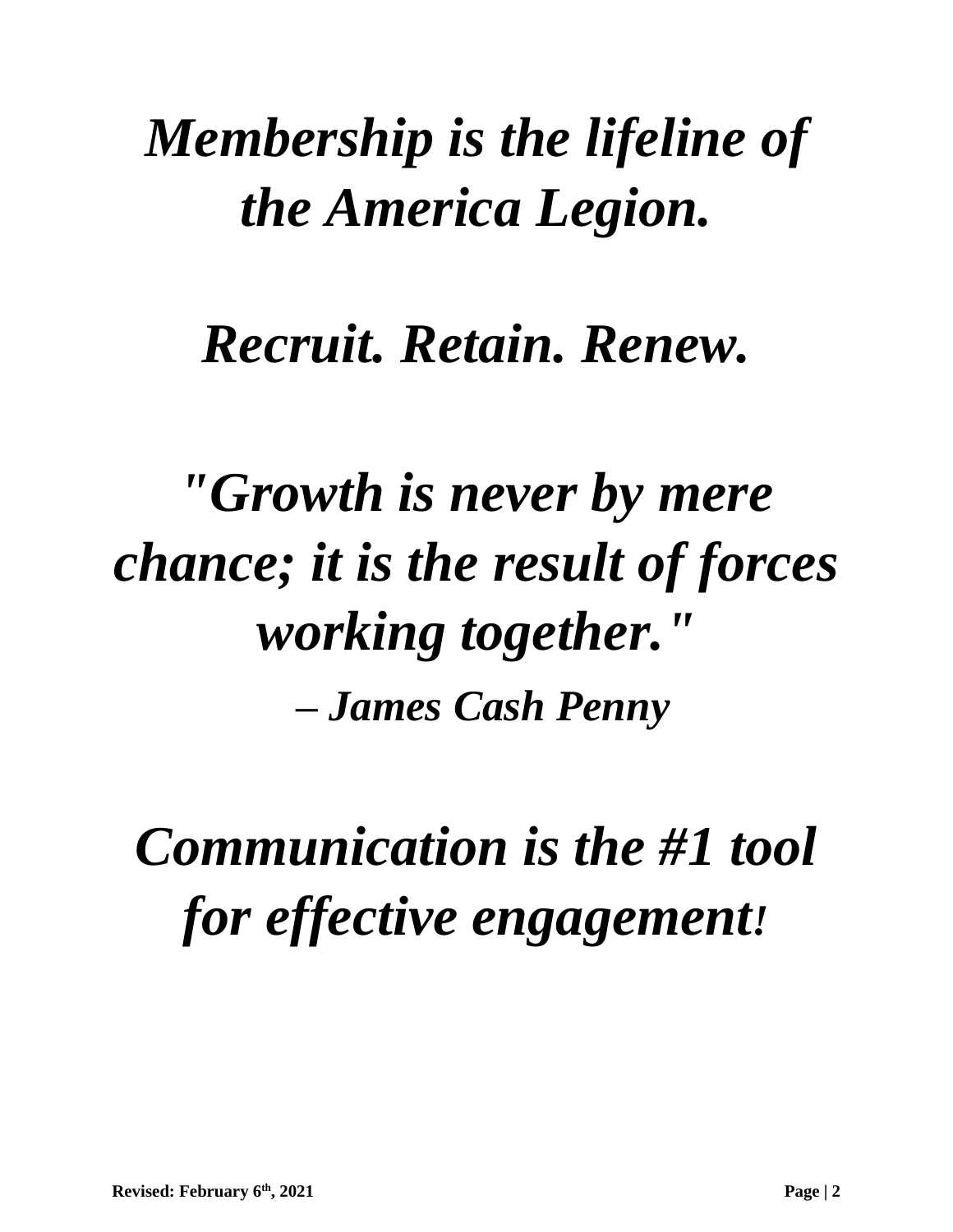#### *Awards and Incentives Timeline*

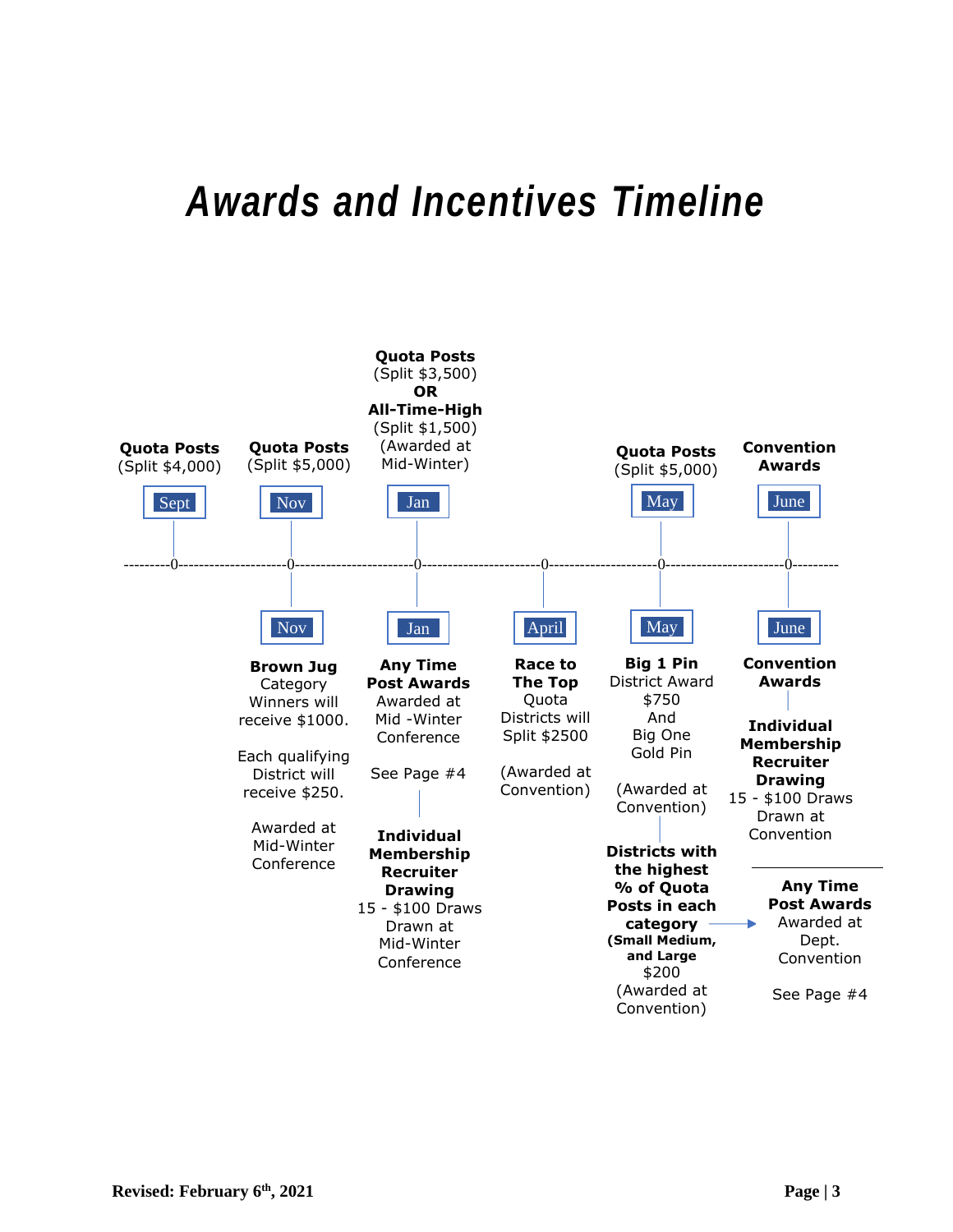## **September 11 POST AWARDS**

#### **Post Quota Award**

All Posts that reach Quota will equally split \$4000.00. No repeat winners. Prizes awarded at Mid-Winter Conference.

Online renewals must be in by the Monday before turn-in day to be counted!

|                                     | <b>SMALL</b> | <b>MEDIUM</b> | <b>LARGE</b> | <b>EXTRA</b> |
|-------------------------------------|--------------|---------------|--------------|--------------|
| <b>Post Size</b><br><b>Category</b> |              |               |              | <b>LARGE</b> |
|                                     | 25-100       | 101-300       | 301-600      | $601 +$      |
| <b>September</b>                    | 100%         | 85%           | 75%          | 70%          |
| <b>November</b>                     | 100%         | 90%           | 80%          | 75%          |
| <b>January</b>                      | 100%         | 95%           | 85%          | 80%          |
| <b>April</b>                        | 100%         | 100%          | 100%         | 100%         |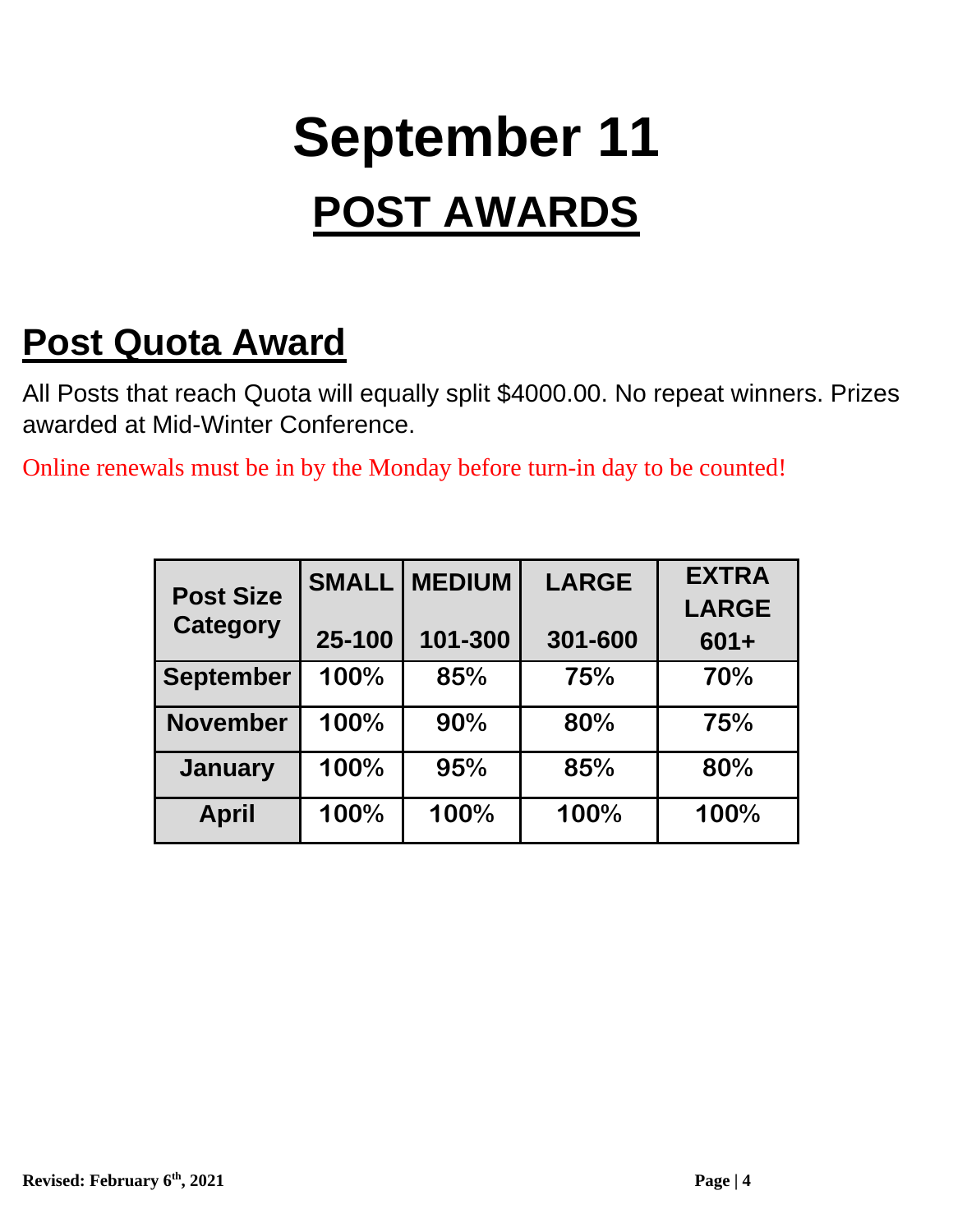## **ANY TIME POST AWARDS**

#### **Any Post that recruits three (3) new reinstates, three (3) expired, and transfers three (3) Post 0888 members, into their Post will receive \$100.**

*Any Post that doubles these requirements will receive \$250. Any Post that triples these requirements will receive \$500.*

- **To be eligible, the Post must submit the Any Time Post Award validation form by May 25, 2022.**
- All transfers must be completed on a Member Data Form and sent to Department Headquarters for processing.
- Posts eligible by January 1 will receive their award at the Mid-Winter Conference.
- Post eligible after January 1 will receive their award at the Department Convention.
- **The maximum award available to a qualified Post is \$500.**
- The Any Time Post Award Validation Form is available at www.ohiolegion.com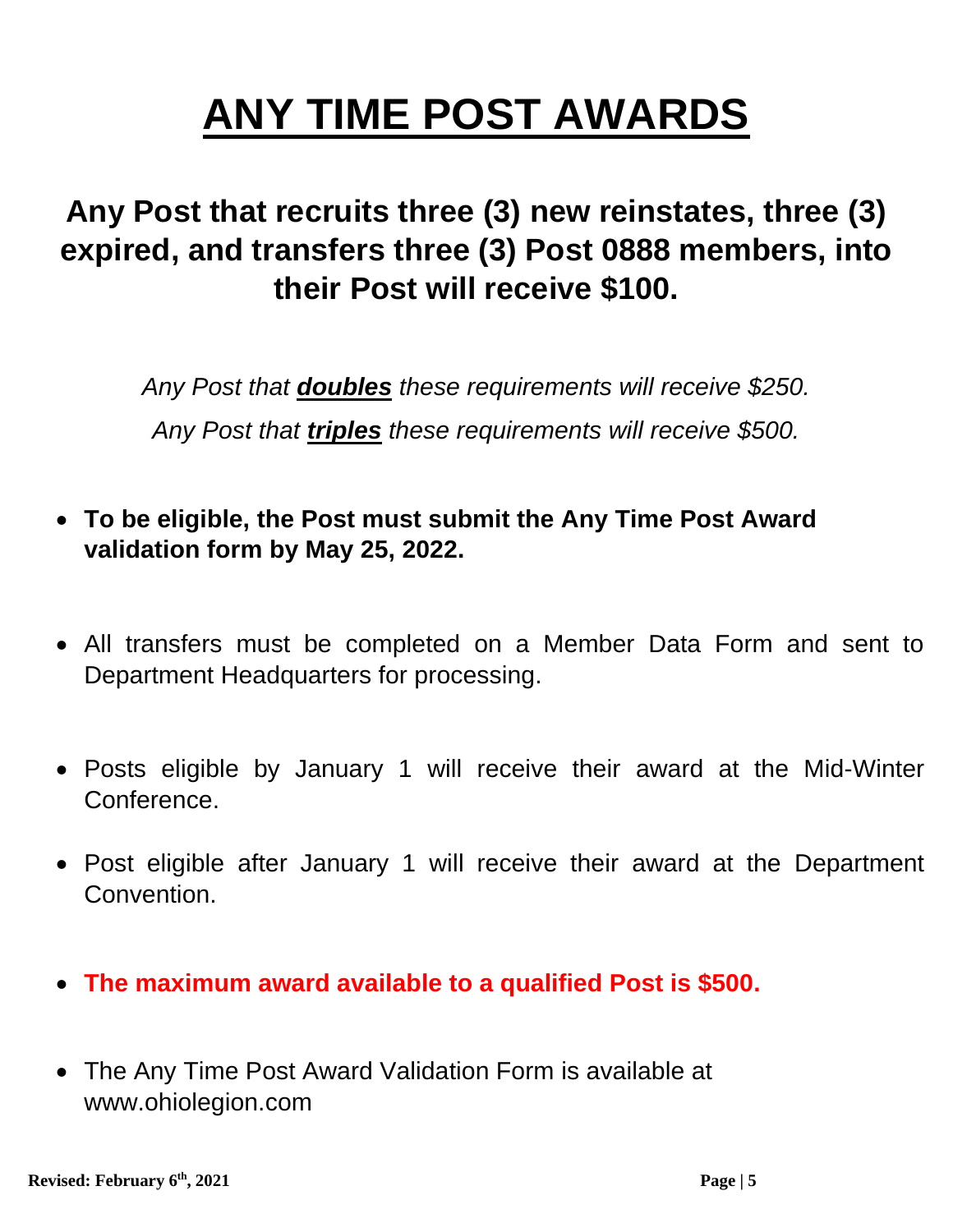#### **Any Time Post Award Validation Form**

|         | District <u>District</u> |
|---------|--------------------------|
|         |                          |
|         |                          |
|         |                          |
|         |                          |
|         |                          |
|         |                          |
|         |                          |
|         |                          |
|         |                          |
|         |                          |
|         |                          |
|         |                          |
|         |                          |
|         |                          |
|         |                          |
|         |                          |
|         |                          |
|         |                          |
|         |                          |
|         |                          |
|         |                          |
|         |                          |
|         |                          |
|         |                          |
|         |                          |
| $City_$ | State_                   |
|         |                          |
|         |                          |
|         |                          |
|         |                          |
|         |                          |
|         |                          |
|         |                          |
|         |                          |
|         |                          |
|         |                          |
|         |                          |
|         | State <sub>______</sub>  |
|         |                          |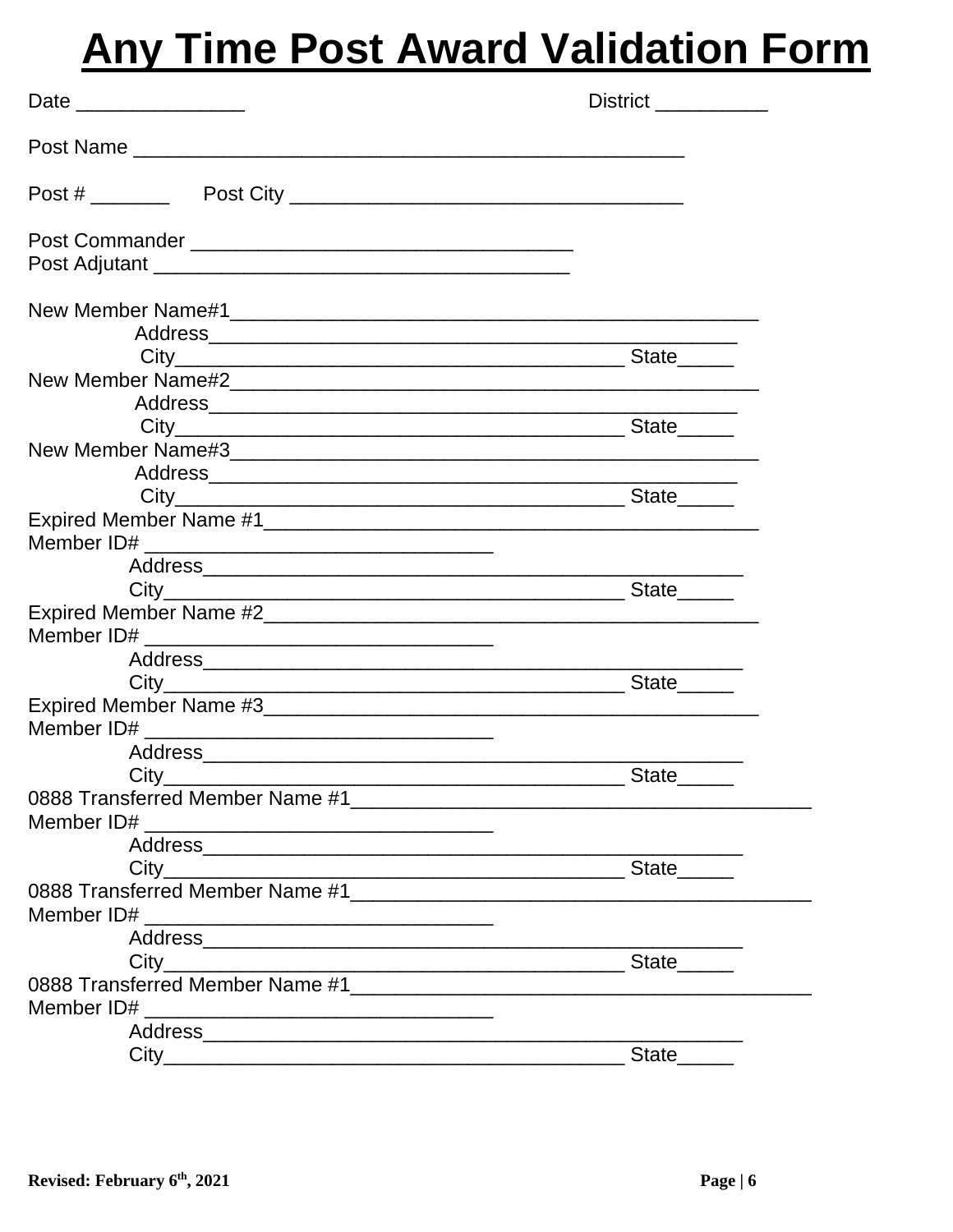## **November 12 POST AWARDS**

**All Posts that reach Quota will equally split \$5,000.00.**

**No repeat winners. Prizes awarded at Mid-Winter.**

*Online renewals must be in by the Monday before turn-in day to be counted*

| <b>Post Size</b><br><b>Category</b> | <b>SMALL</b> | <b>MEDIUM</b> | <b>LARGE</b> | <b>EXTRA</b><br><b>LARGE</b> |
|-------------------------------------|--------------|---------------|--------------|------------------------------|
|                                     | 25-100       | 101-300       | 301-600      | $601 +$                      |
| <b>September</b>                    | 100%         | 85%           | 75%          | 70%                          |
| <b>November</b>                     | 100%         | 90%           | 80%          | 75%                          |
| <b>January</b>                      | 100%         | 95%           | 85%          | 80%                          |
| <b>April</b>                        | 100%         | 100%          | 100%         | 100%                         |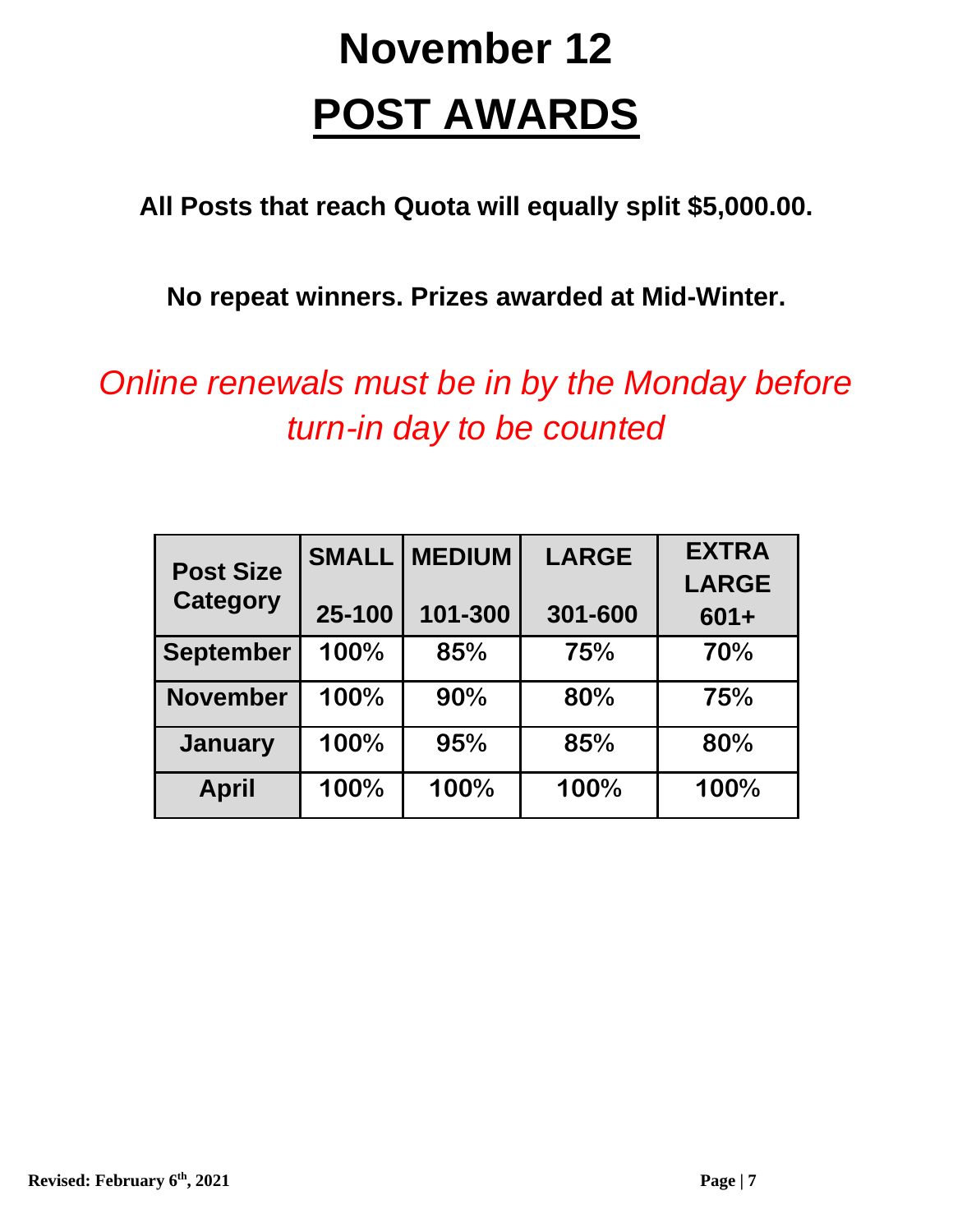#### **November 12**

#### **BROWN JUG AWARDS**

#### **Big Brown Jug Award**

**Districts 1, 3, 4, 5, & 10**

Highest quota percentage over 70% will receive **\$1000**

All Districts qualifying with 70% will receive **\$250**

#### **Medium Brown Jug Award**

**Districts 2, 9, 11, & 13**

The highest quota percentage over 75% will receive **\$1000**

All Districts qualifying with 75% will receive **\$250**

#### **Small Brown Jug Award**

**Districts 6, 7, 8, 12, & 14**

Highest quota percentage over 75% will receive **\$1000**

All Districts qualifying with 75% will receive **\$250**

**"JUGS" will only be awarded one time and will be presented at Mid-Winter Conference.**

*Online renewals must be in by the Monday before turn-in day to be counted.*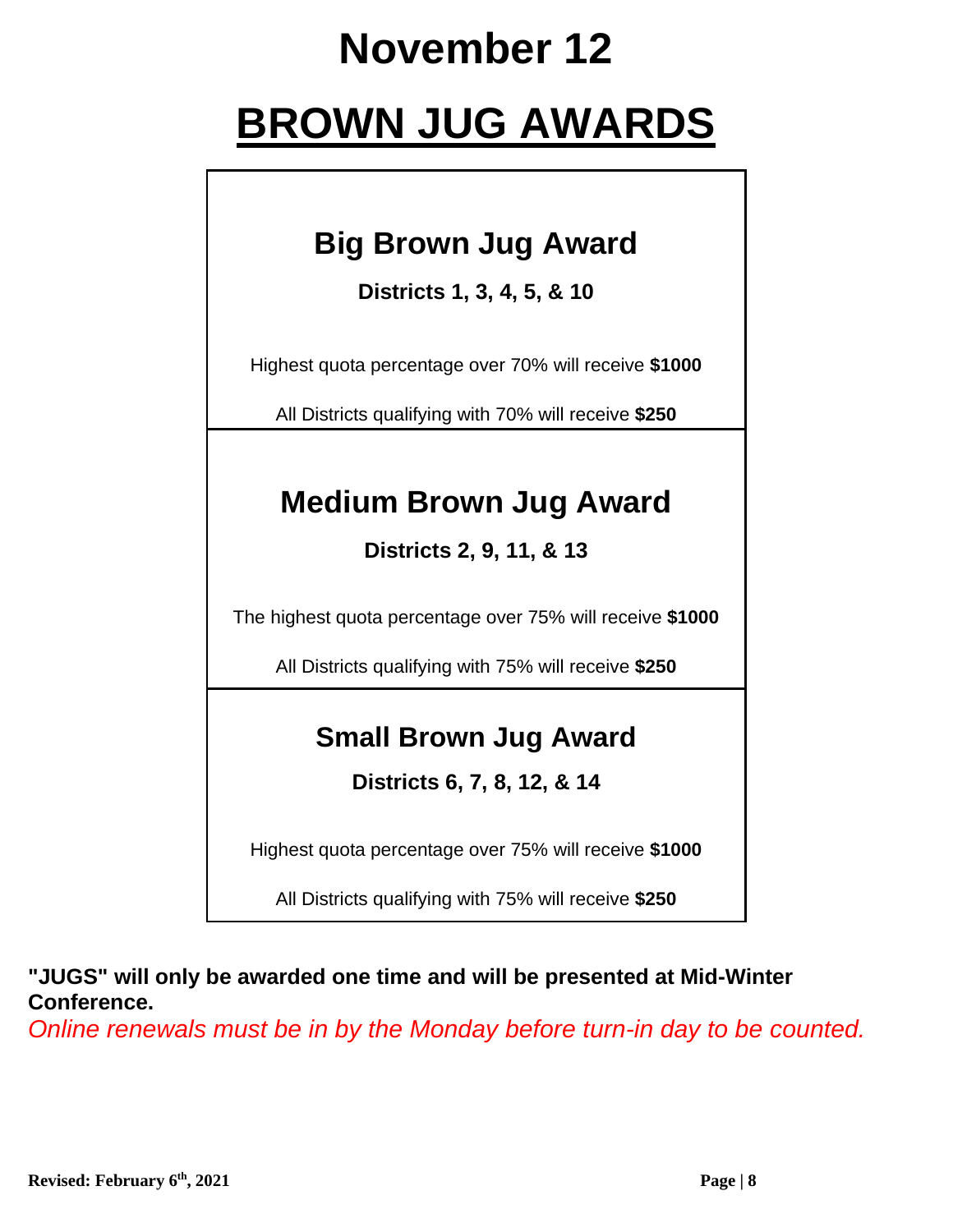## **January 12 POST AWARDS**

All Posts that reach **All-Time-High** will equally split a prize of \$1,000.00. All Posts that reach **Quota** will equally split 3,000.00,

**No repeat winners. Prizes awarded at Mid-Winter Conference.**

Online renewals must be in by the Monday before turn-in day to be counted.

This reporting date will determine where districts will be housed (based on their category and hotel capacity) at the 2021 Department Convention.

| <b>Post Size</b> | <b>SMALL</b> | <b>MEDIUM</b> | <b>LARGE</b> | <b>EXTRA</b> |
|------------------|--------------|---------------|--------------|--------------|
|                  |              |               |              | <b>LARGE</b> |
| <b>Category</b>  | 25-100       | 101-300       | 301-600      | $601 +$      |
| <b>September</b> | 100%         | 85%           | 75%          | 70%          |
| <b>November</b>  | 100%         | 90%           | 80%          | 75%          |
| <b>January</b>   | 100%         | 95%           | 85%          | 80%          |
| <b>April</b>     | 100%         | 100%          | 100%         | 100%         |

#### **Individual Membership Recruiter Drawing**

Each winning card will receive \$100.

Any member who recruits a **NEW** member **or** who **reinstates an expired** (Not paid for 2021 or before) member is eligible to submit an entry. The number of entries is unlimited.

Fifteen (15) winners will be drawn at the Mid-Winter Conference, and (15) winners will be drawn at the State Convention. All Entries not drawn at the Mid-Winter Conference will be saved for the drawing at the State Convention.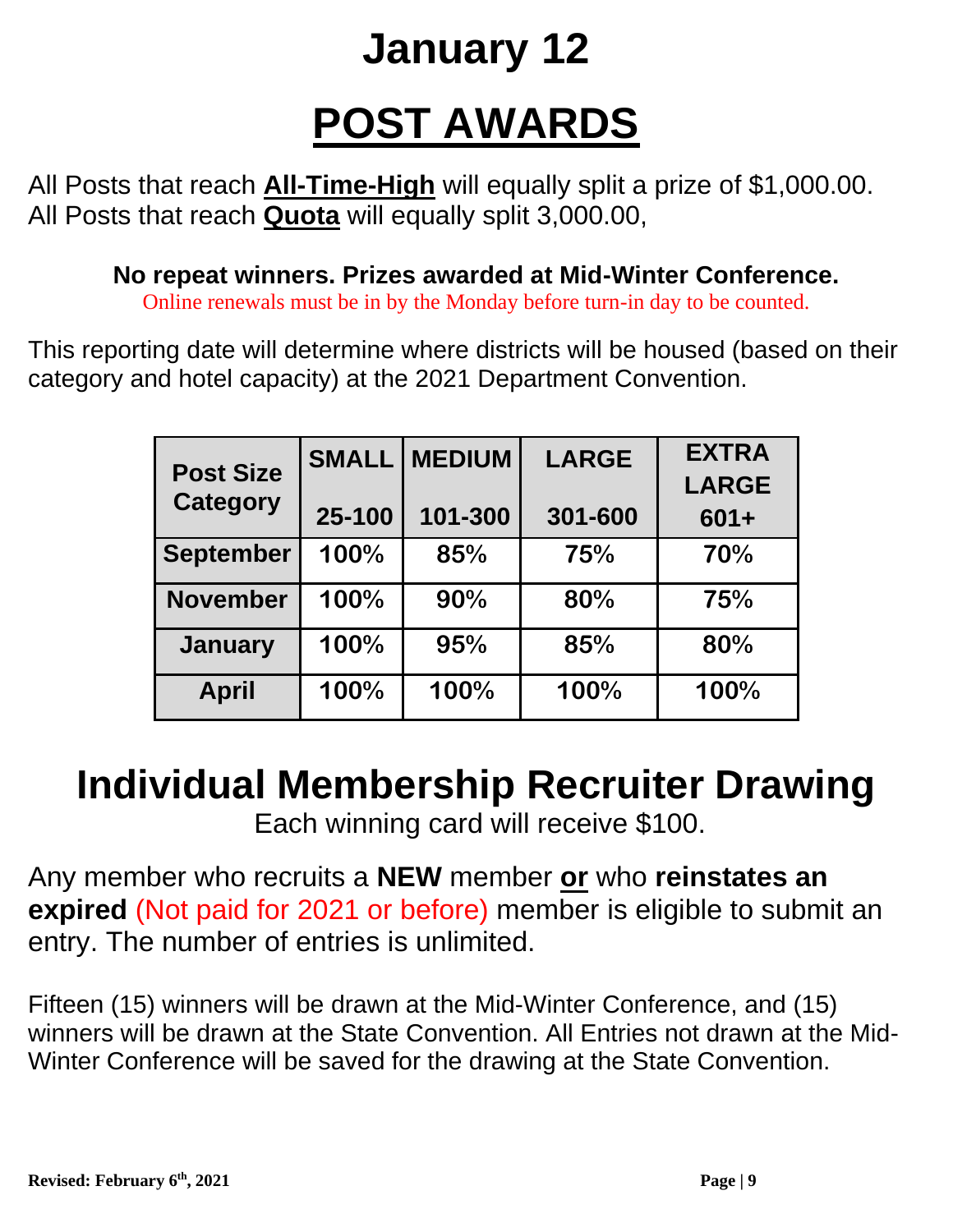## **RACE TO THE TOP March 31 DISTRICT AWARD**

All Districts that are **Quota** on this date will split \$2,500.00 - March 31, 2022, is the deadline for all criteria. April turn-in is the deadline for all submissions to National Headquarters for the race to the top.

*Online renewals must be in by the Monday before turn-in day to be counted.*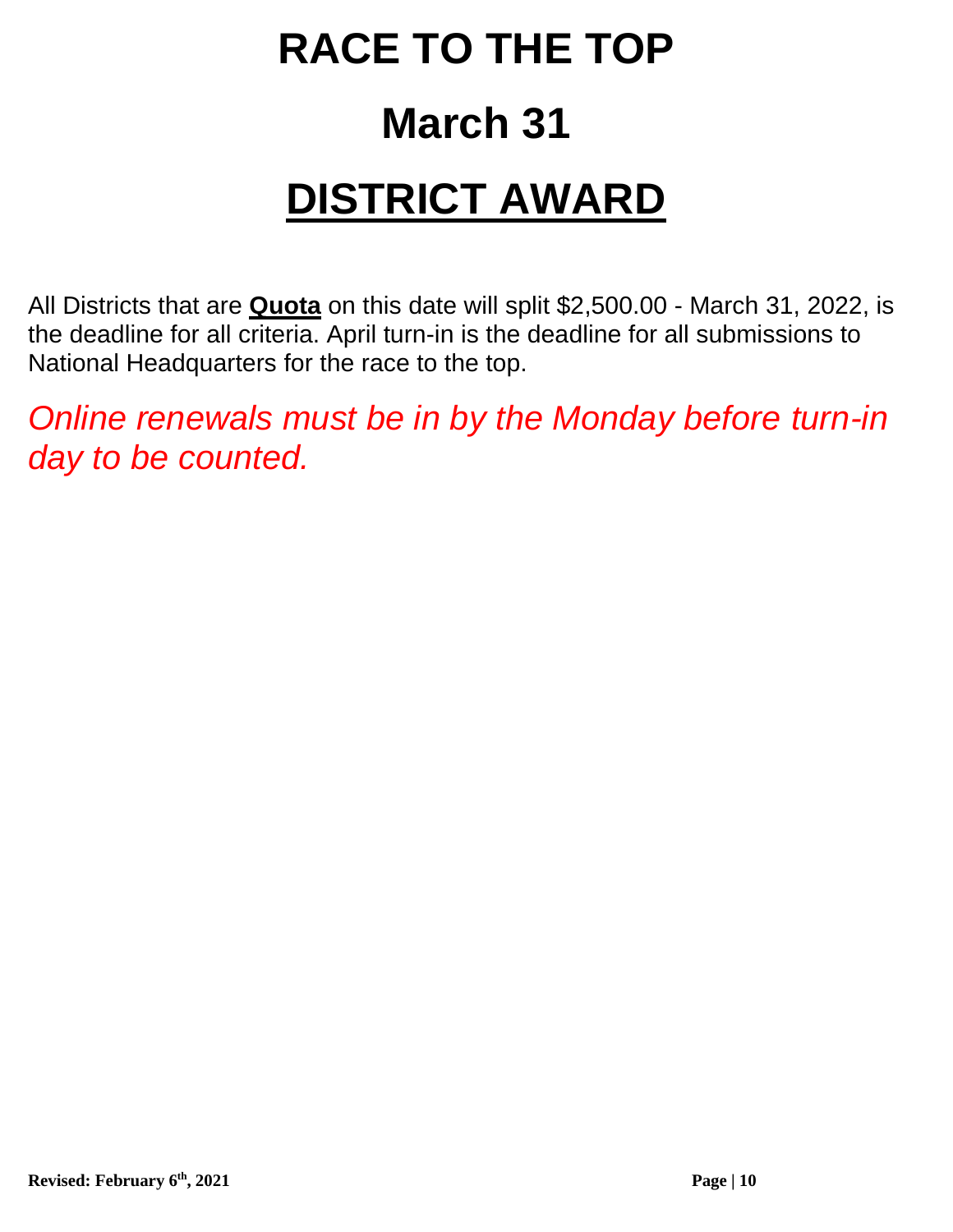## **BIG 1 PIN AWARD MAY 25**

#### **DISTRICT AWARDS**

| Large Districts: 1, 3, 4, 5, & 10                                           | <b>Medium Districts: 2, 9, 11, &amp; 13</b> |
|-----------------------------------------------------------------------------|---------------------------------------------|
| District in First Place wins-\$750.00                                       | District in First Place wins-\$750.00       |
| Small Districts: 6, 7, 8, 12, & 14<br>District in First Place wins-\$750.00 | Big 1 Award would total \$2,250.00          |

*(All Awards presented at Department Convention)*

#### **Department Second Vice Commander Award**

**Each District with the highest percentage of Quota Posts – in each category (Small, Medium, Large) wins \$200 to be awarded at Department Convention.**

#### **POST AWARDS**

**Posts** that are Quota by May 26, 2022, will split \$5,000.00. No repeat winners. Awards presented at Department Convention.

#### **THIS REPORT WILL DETERMINE DEPARTMENT CONVENTION SEATING - BASED ON CATEGORY.**

*Online renewals must be in by the Monday before turn-in day to be counted!*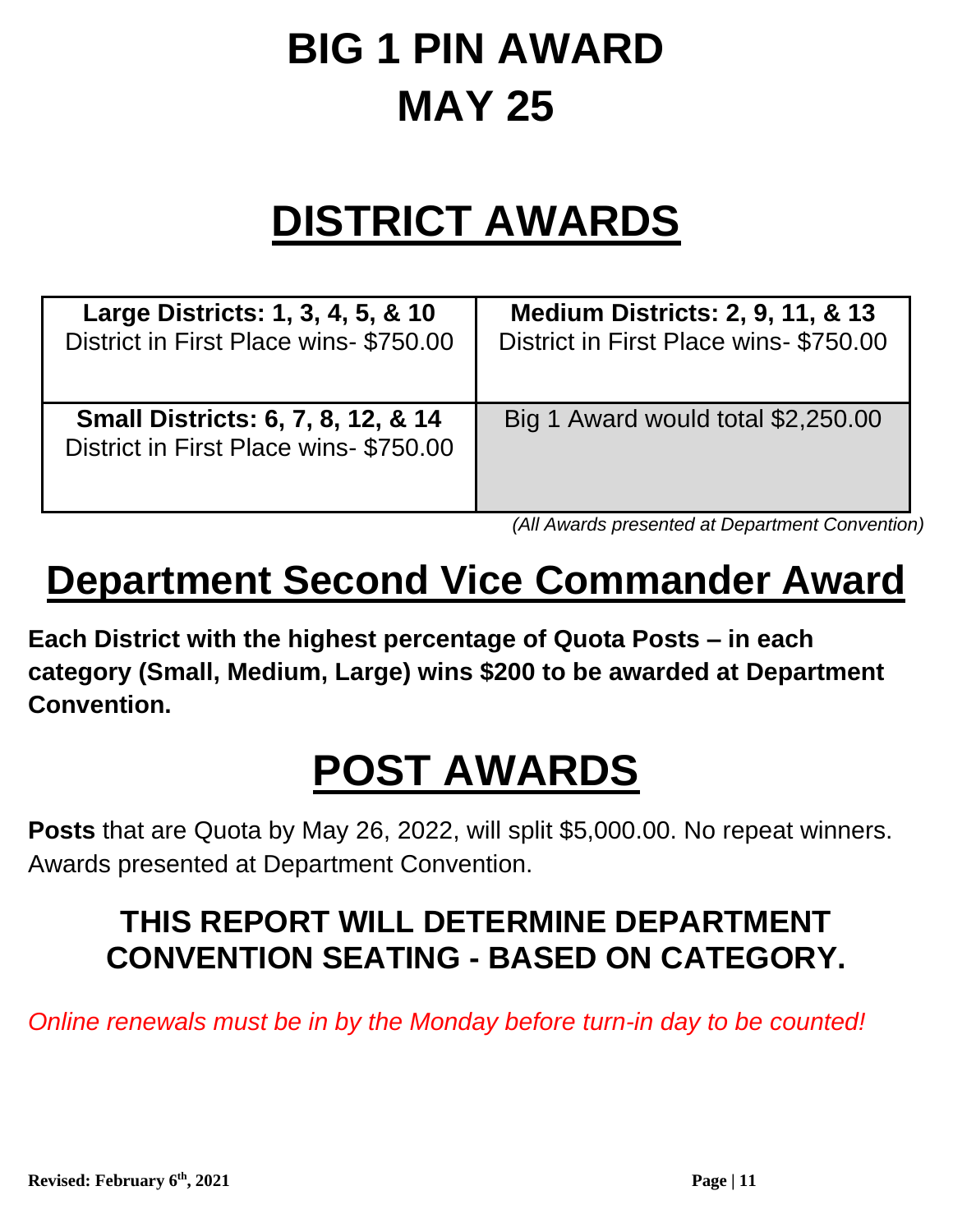#### **AMERICAN LEGION MEMBERSHIP 2022 RENEWAL SCHEDULE**

| <b>CUTOFF DATES</b> | <b>RENEWAL NOTICE DATES</b> |
|---------------------|-----------------------------|
| May 13, 2021        | July 1, 2021                |
| September 10, 2021  | October 7, 2021             |
| October 15, 2021    | November 12, 2021           |
| December 9, 2021    | <b>January 6, 2022</b>      |
| February 10, 2022   | <b>February 24, 2022</b>    |
| April 14, 2022      | April 28, 2022              |

Transmittals not received by the cutoff date may not prevent a subsequent renewal notice from being delivered at or around the renewal date. Routinely, it takes 4-5 days from the target date to input data.

#### **\*Changes to Post Addresses or dues amount must be in writing at Department by the cutoff dates listed above!!!**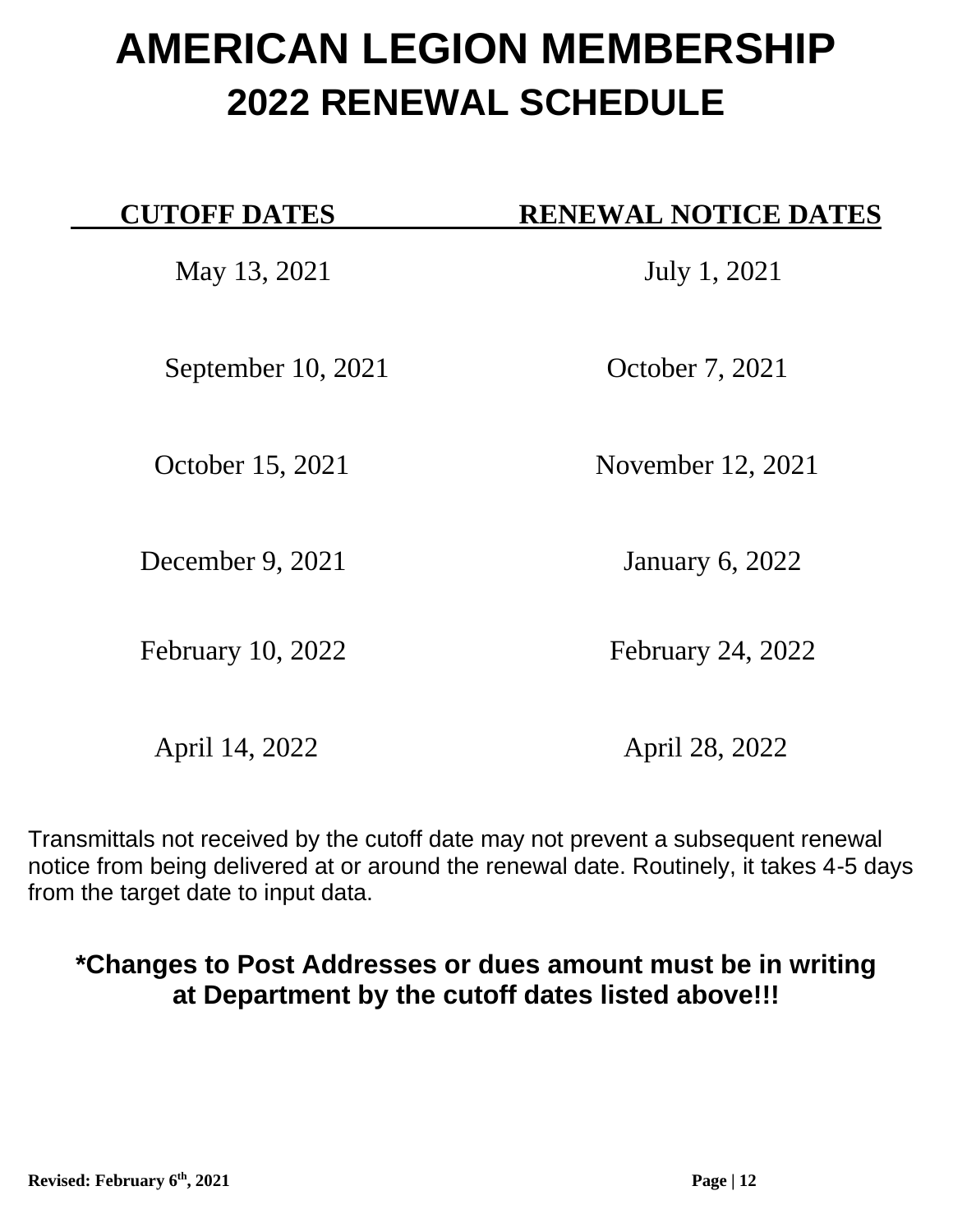## **2021 - 2022 NATIONAL MEMBERSHIP TARGET DATES**

| <b>EARLY BIRD/NEF KICKOFF</b> | September 8, 2021                                   | 50%  |
|-------------------------------|-----------------------------------------------------|------|
| <b>FALL MEETINGS</b>          | October 13, 2021                                    | 55%  |
| <b>VETERANS DAY</b>           | November 10, 2021                                   | 65%  |
| PEARL HARBOR DAY              | December 8, 2021                                    | 75%  |
| <b>MID-WINTER</b>             | <i>*January 19, 2022</i>                            | 80%  |
| PRESIDENT'S DAY               | February 9, 2022                                    | 85%  |
| <b>LEGION BIRTHDAY</b>        | March 9, 2022                                       | 90%  |
| <b>CHILDREN &amp; YOUTH</b>   | April 13, 2022                                      | 95%  |
| <b>ARMED FORCES DAY</b>       | May 12, 2022                                        | 100% |
| <b>DELEGATE STRENGTH</b>      | <b>30 DAYS before NATIONAL</b><br><b>CONVENTION</b> |      |

**Target dates fall on the second Wednesday of the month** unless there is a holiday on that day or at the beginning of that week.

The **November target date** will be on the first Wednesday after Veterans Day.

\*To maximize the December renewal notice, the **January target date** will be on the third Thursday of the month.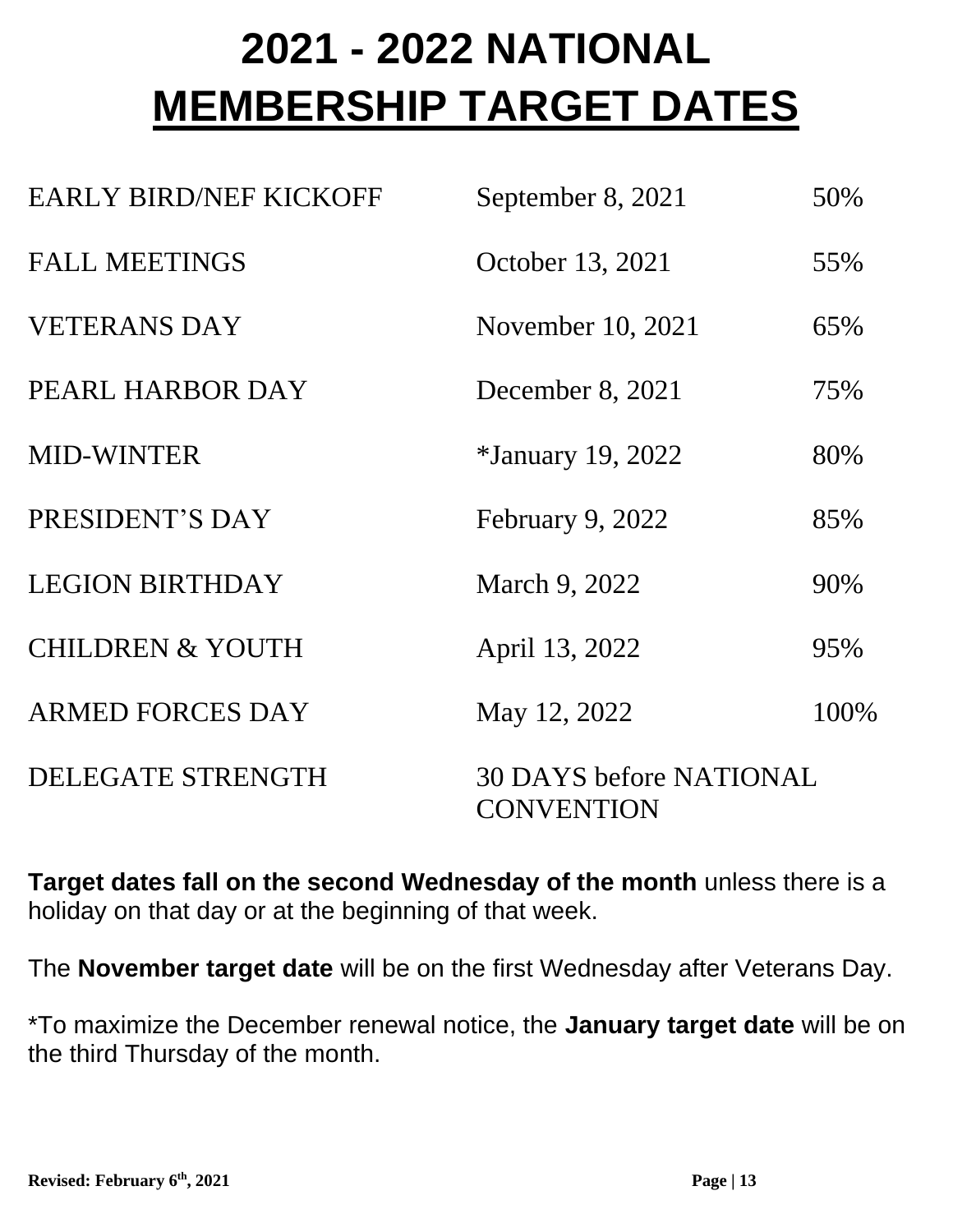#### **DEPARTMENT TARGET DATES - 2022**

| LAP NO. | <b>DATE</b>                 | <b>PERCENTAGE</b> |
|---------|-----------------------------|-------------------|
|         | Thursday, September 2, 2021 | 55%               |
| 2       | Friday, November 12, 2021   | 70%               |
| 3       | Wednesday, January 5, 2022  | 80%               |
| 4       | Wednesday, April 6, 2022    | 90%               |
| 5       | Wednesday, May 11, 2022     | 100%              |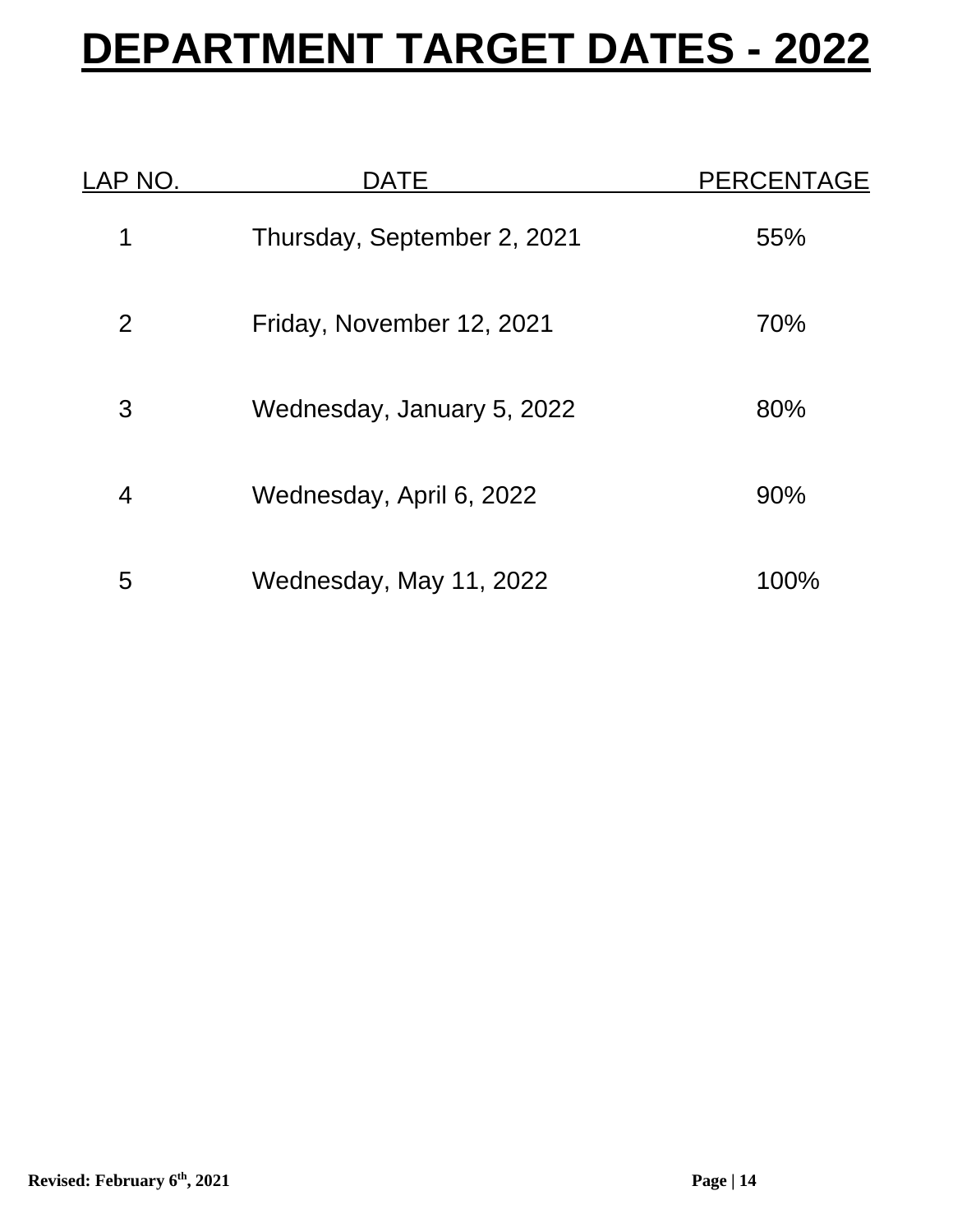#### **MEMBERSHIP**

#### **\*AWARDS FOR MEMBERS\***

**EARLY-BIRD STICKERS** - For each member paying Legion dues by VETERANS DAY (November 11), a special card sticker. Available in quantity from Department Headquarters.

**CONTINUOUS CERTIFICATES** - Special Certificates recognizing the same member for a member who has continuously paid Legion dues for 30 years or more are available upon request.

**POST CHAMP PIN** – Available upon request in writing to Department HQ. The cost of the pin is  $$2.00 + tax$  and shipping.

**GOLD NUMBER ONE PINS** – For each District 1st Vice Commander who leads at the time of a Department Executive Committee meeting, a small REPLICA Gold One pin will be presented. At the end of the May lap (30 days before Convention), a large Gold One pin will be given to the District 1st Vice in each category for the year.

**SILVER BRIGADE RECRUITER AWARD** – Awarded for recruiting 25 to 49 new members. Must send completed certification form to Department on or before the May target date.

**GOLD BRIGADE RECRUITER AWARD** – Awarded for recruiting 50 or more new members. Must send completed certification form to Department on or before the May target date. *(First-time qualifiers receive a Gold Brigade cap pin, certificate, a Gold Brigade patch, choice of jacket, sweater, or polo shirt with the Gold Brigade logo. Multiple time qualifiers receive a Gold Brigade certificate, patch, a "hash mark" for the sleeve, and the choice of either another Gold Brigade jacket, or sweater, or polo shirt with the Gold Brigade logo).*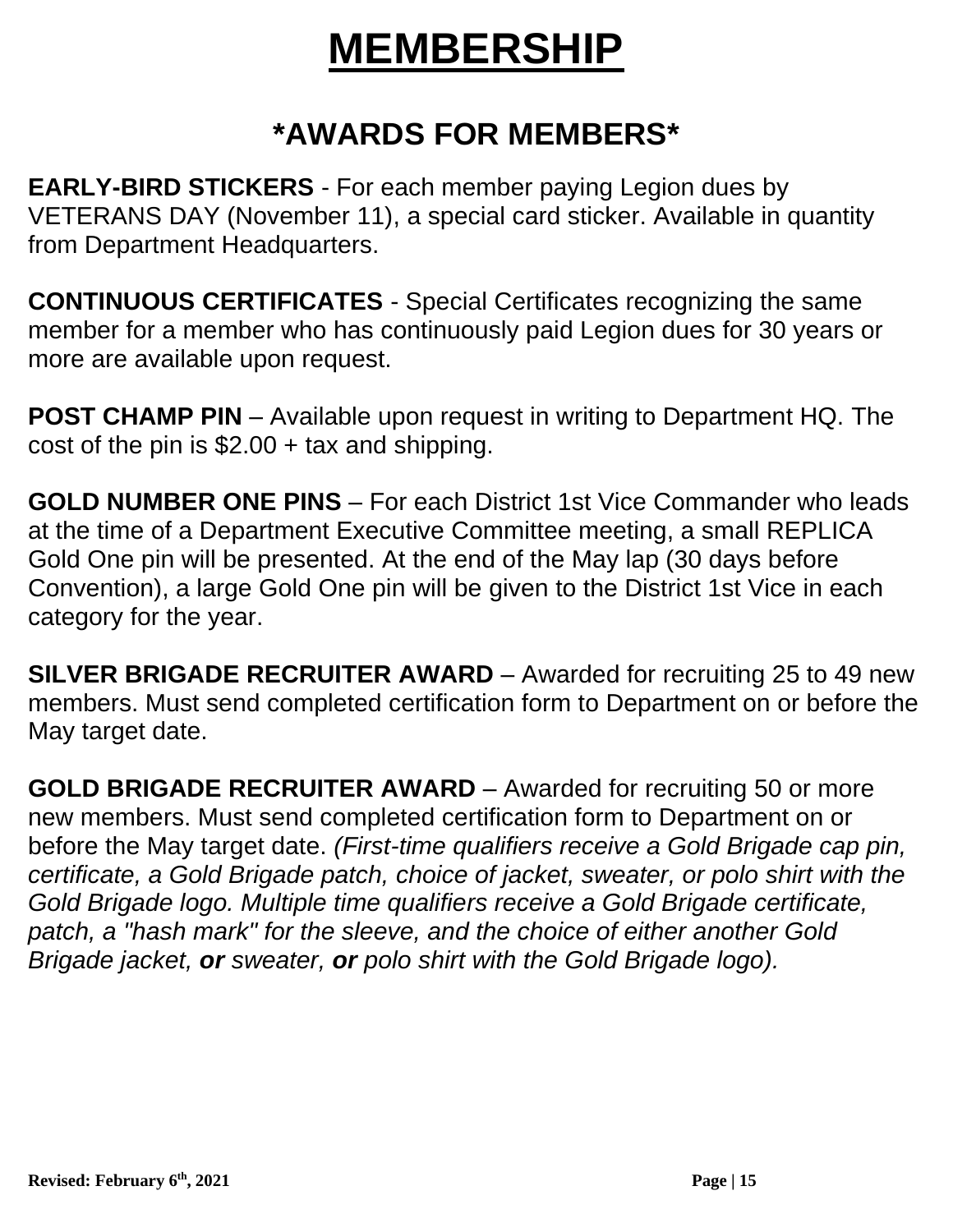#### **AWARDS FOR POSTS**

**POST CERTIFICATE OF MERITORIOUS SERVICE** - Awarded each Post which achieves a membership by December 31 equal to or exceeding its previous All-Time-High. Winning Post automatically determined by Department Headquarters. (Awarded by National).

**POST HONOR RIBBON** - Awarded to each Post which equals or exceeds its previous year's membership by December 31. (Awarded by National).

**QUOTA PLAQUE** - Awarded by District Commander to each Post reaching Quota.

**FIVE OR MORE CONSECUTIVE YEARS ALL-TIME-HIGH AWARD** - Presented to Post, which attains 5 or more consecutive years All-Time-High. Eligible Posts are automatically determined. (Awarded by National).

**1000 AND OVER QUOTA AWARD** - Posts having an assigned Quota of 1000 or more which reach or exceed Quota by Veterans Day Report will receive a Certificate of Recognition. (Awarded by Dept)

**QUOTA CERTIFICATE** - Sent to District Commander for award to the Post automatically upon reaching Quota. (Awarded by Department).

**ALL-TIME HIGH COMMANDER'S PATCH** - Sent to District Commander for award to the Post Commander automatically upon their reaching **ALL-TIME-HIGH** in membership, with All-Time-High Certificate. (Awarded by Department).

**100% POST COMMANDER'S PATCH** - Sent to District Commander for award to the Post Commander automatically upon their Post reaching Quota. (Awarded by Department).

**200% AND 300% COMMANDER'S PATCH** - A very exclusive patch for Post Commanders whose membership reaches 200% or 300% of Quota. (Awarded by Department).

**RECRUITER PLAQUE** – A plaque will be awarded to the Post with the newest members signed (one plaque for each size category). A list of new members recruited must be submitted by the May 1 Target Date to qualify.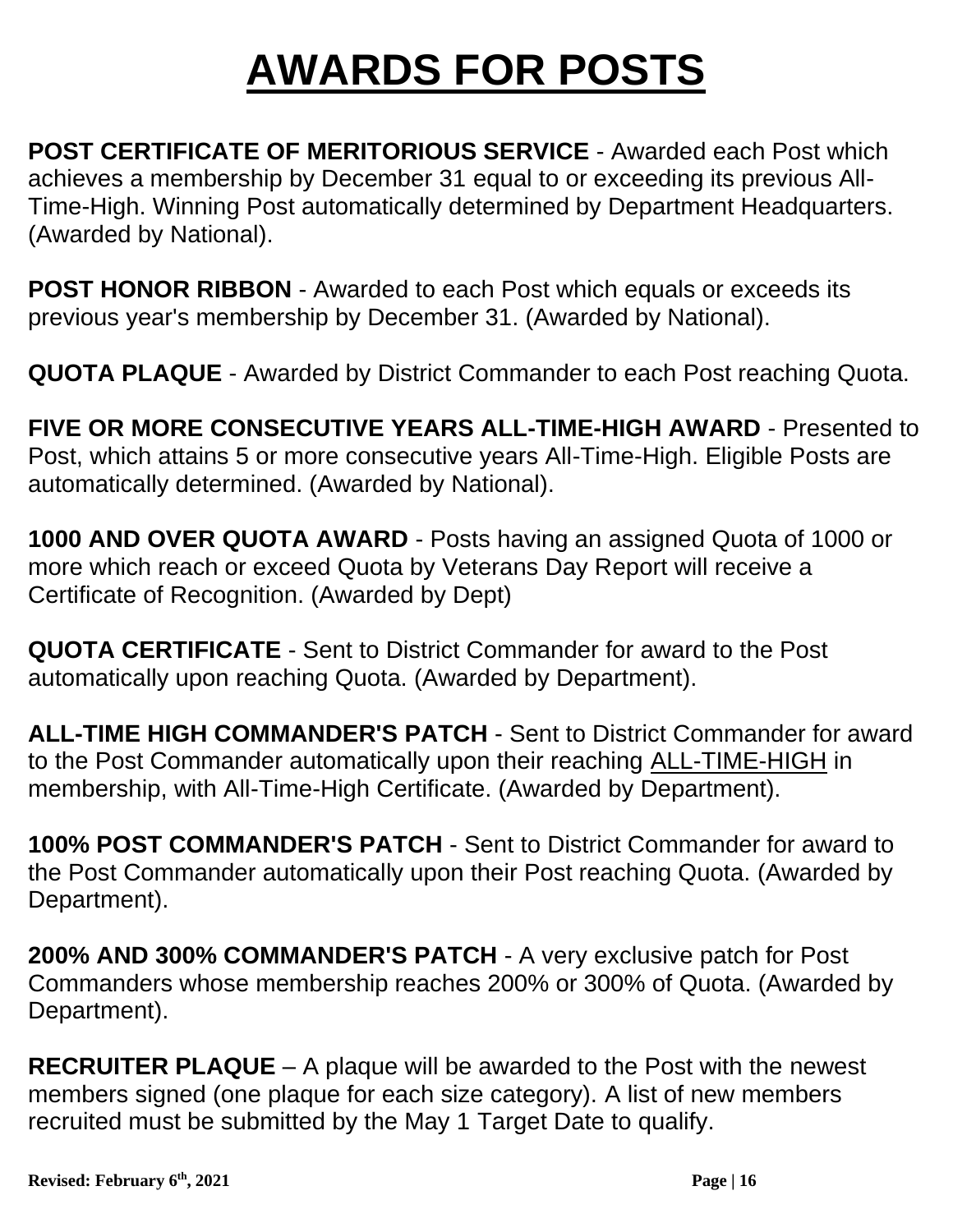#### **AWARDS FOR DISTRICTS**

**DISTRICT COMMANDER QUOTA AWARD** - Cap Patch presented to each District Commander equaling or exceeding their assigned Quota. (Awarded by Department).

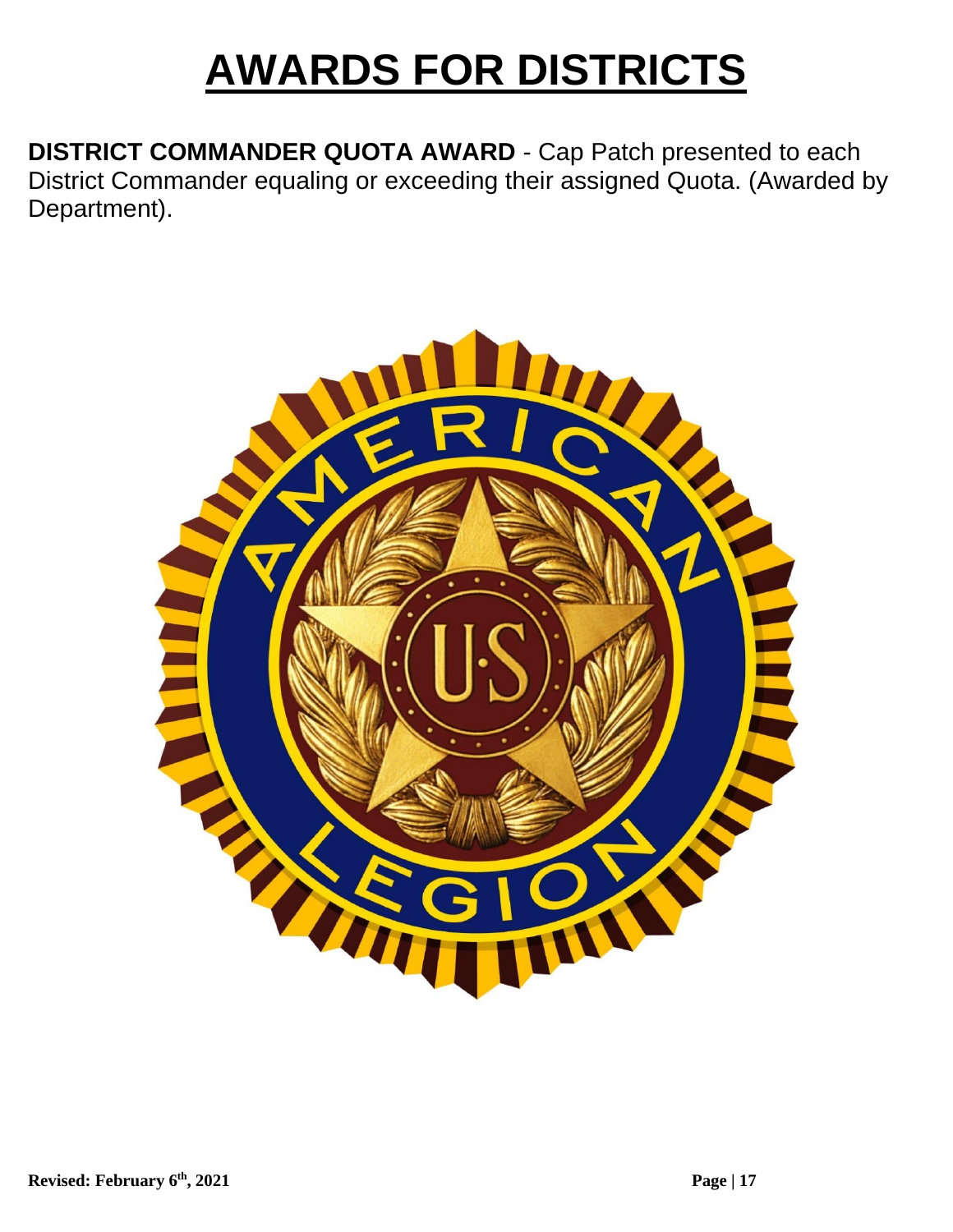## **DEPARTMENT CONVENTION AWARDS**

In addition to the awards listed previously, numerous plaques and other forms of awards are presented to outstanding Posts and individuals for membership and program accomplishments throughout the previous year. Following are the awards and purposes:

**HUGH K. MARTIN AWARD** – Awarded to Post showing the greatest increase over previous "All-Time High." Determined by May 25, 2022 report.

**DEPARTMENT COMMANDER'S AWARD** - Awarded annually to the Post with a Quota of 750 or more, which attains the highest percentage of the previous year's membership by February 3, 2022. **WINNER MUST BE QUOTA POST BY MAY 26, 2021.** Department automatically determines the winner.

**DEPARTMENT FIRST VICE COMMANDER'S AWARD** - Awarded annually to the Post with a Quota between 25 and 750, which attains the highest percentage of the previous year's membership by February 3, 2022 **WINNER MUST BE QUOTA POST BY MAY 25, 2022.** Department automatically determines the winner.

**GRAND AWARD** - Presented annually to the Post first reaching membership Quota in the Quota group 1,000 and over. Department automatically determines the winner.

**ELI K. JENSEN AWARD** – is awarded to District, showing the greatest percentage increase over the previous year. **The District must be Quota to qualify.** It was determined by May 25 report.

**DEPARTMENT ADJUTANT'S AWARD** – Plaque presented annually to each District 1st Vice-Commander whose District reaches Quota—determined by May 25 report.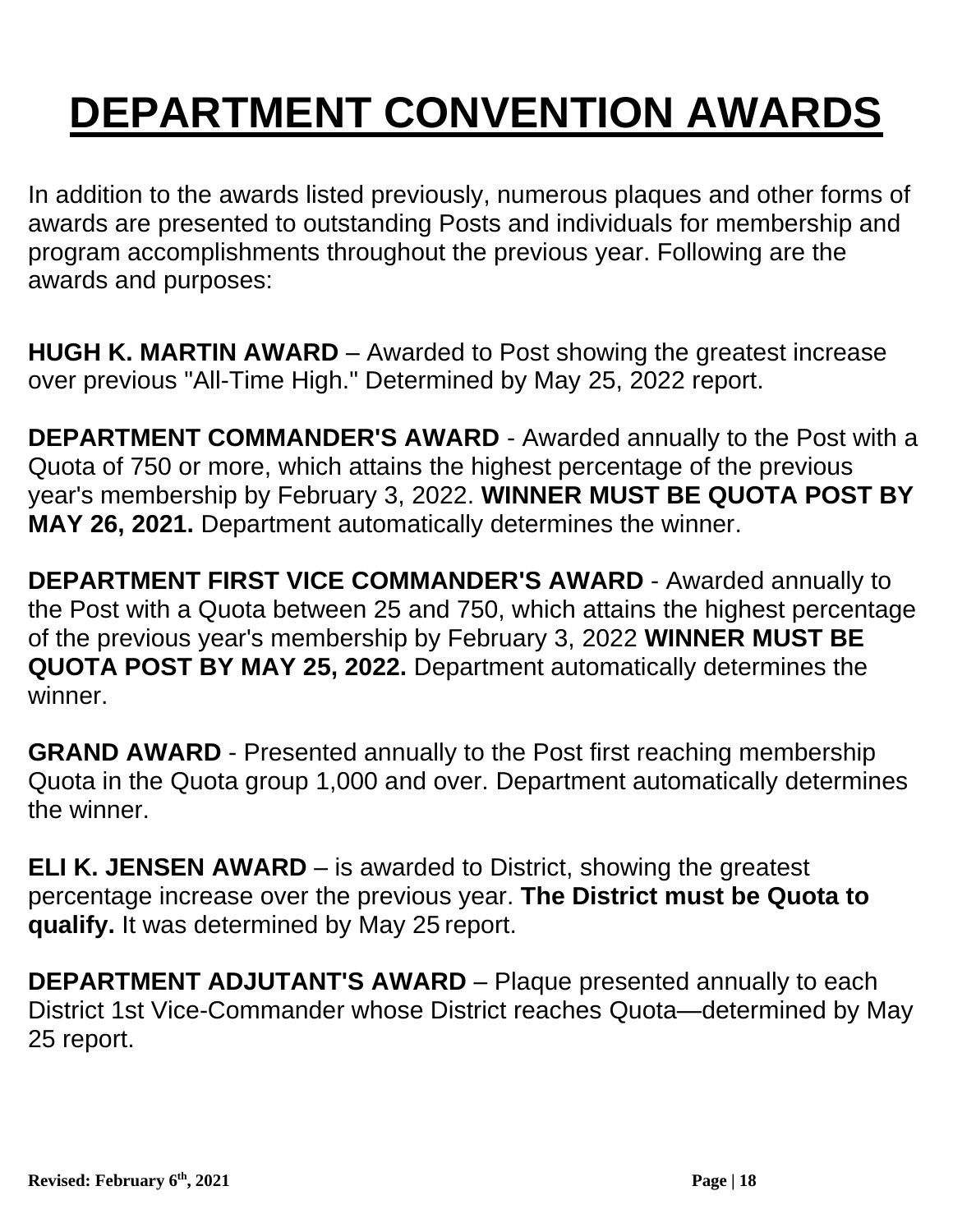## *Remember the 3 Rs:*

# **R- Retain. R- Recruit. R- Reinstate.**